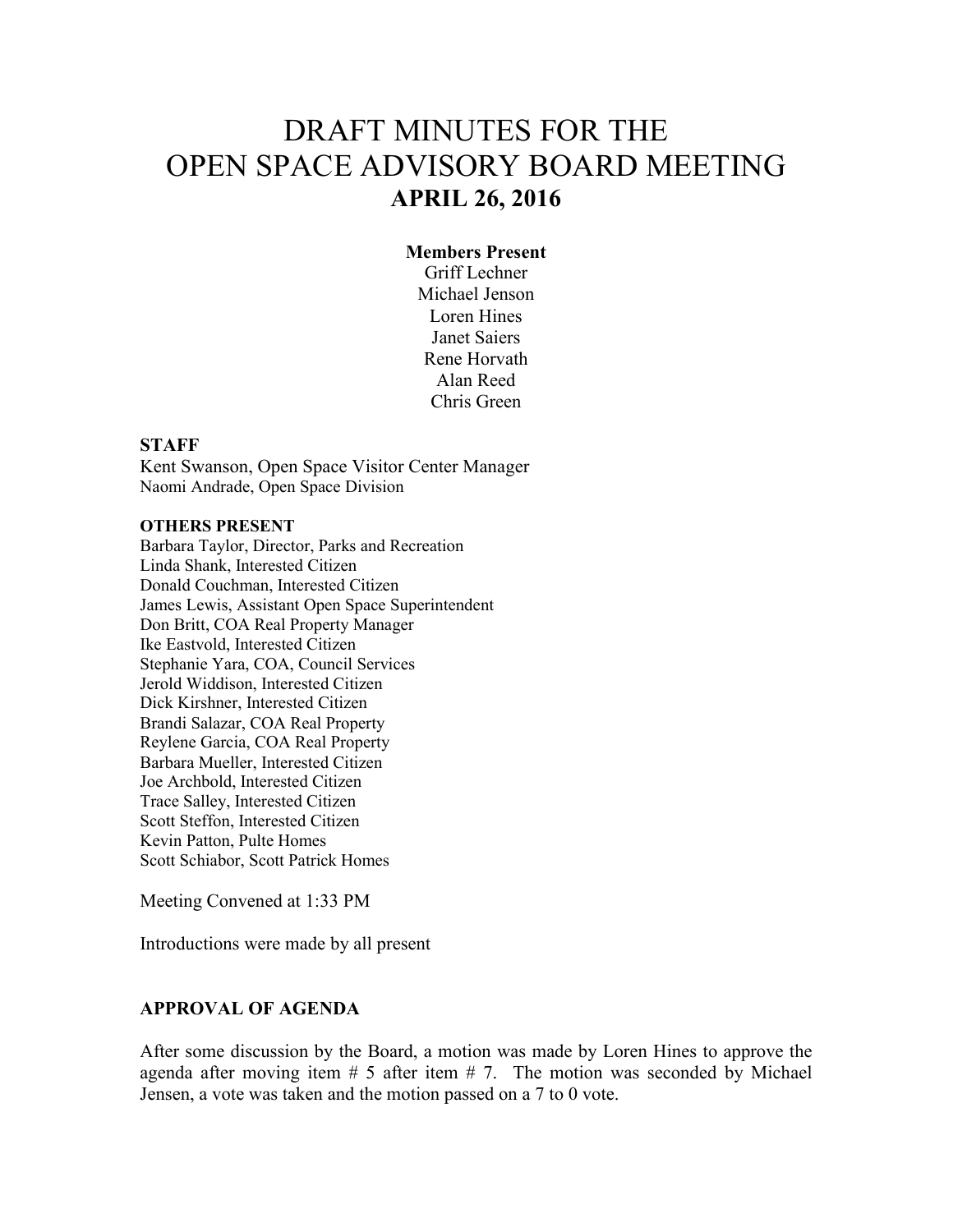## **ANNOUNCEMENTS AND CORRESPONDENCE**

Griff Lechner announced Chris Green as a new member on the Advisory Board.

Griff Lechner announced that this will be his last meeting. Mr. Lechner stated that he has enjoyed working on this Board and a lot has been accomplished while he has been on the board.

Michael Jensen announced his re-appointment will be introduced at Monday April  $30<sup>th</sup>$ , 2016 City Council meeting.

Michael Jensen announced the restoration of Tijeras Creek behind Los Vecinos Community Center on May  $1<sup>st</sup>$ , 2016.

Michael Jensen announced the youth water summit Wednesday May  $4<sup>th</sup>$ , 2016.

Kent Swanson announced events at the Visitor Center and handed out the Summer Series flyer.

A motion was made for Janet Saiers to Chair the May 24, 2016 meeting in the absence of Vice Chair Loren Hines. The motion was seconded by Rene Horvath. A vote was taken and the motion passed 7 to 0.

Barbara Taylor announced that the Open Space Division will not lose any positions or money this next fiscal year.

Barbara Taylor hands out the City Ordinance on Public Boards, Commissions, and Committees 2-6-1

#### **APPROVAL OF MINUTES**

A motion was made by Loren Hines to approve the March 22, 2016 . The motion was seconded by Michael Jenson. A vote was taken and the motion passed 7 to 0.

A motion was made by Michal Jenson and seconded by Loren Hines to approve the minutes as amended. A vote was taken and the motion passed on a 7 to 0 vote.

#### **UPDATE: OSAB MANUAL**

Alan Reed and Janet Saiers gives an update on the progress of the OSAB Manual. An Oath of Office and a draft of the proposed Open Space Advisory Board rules of procedure were handed out.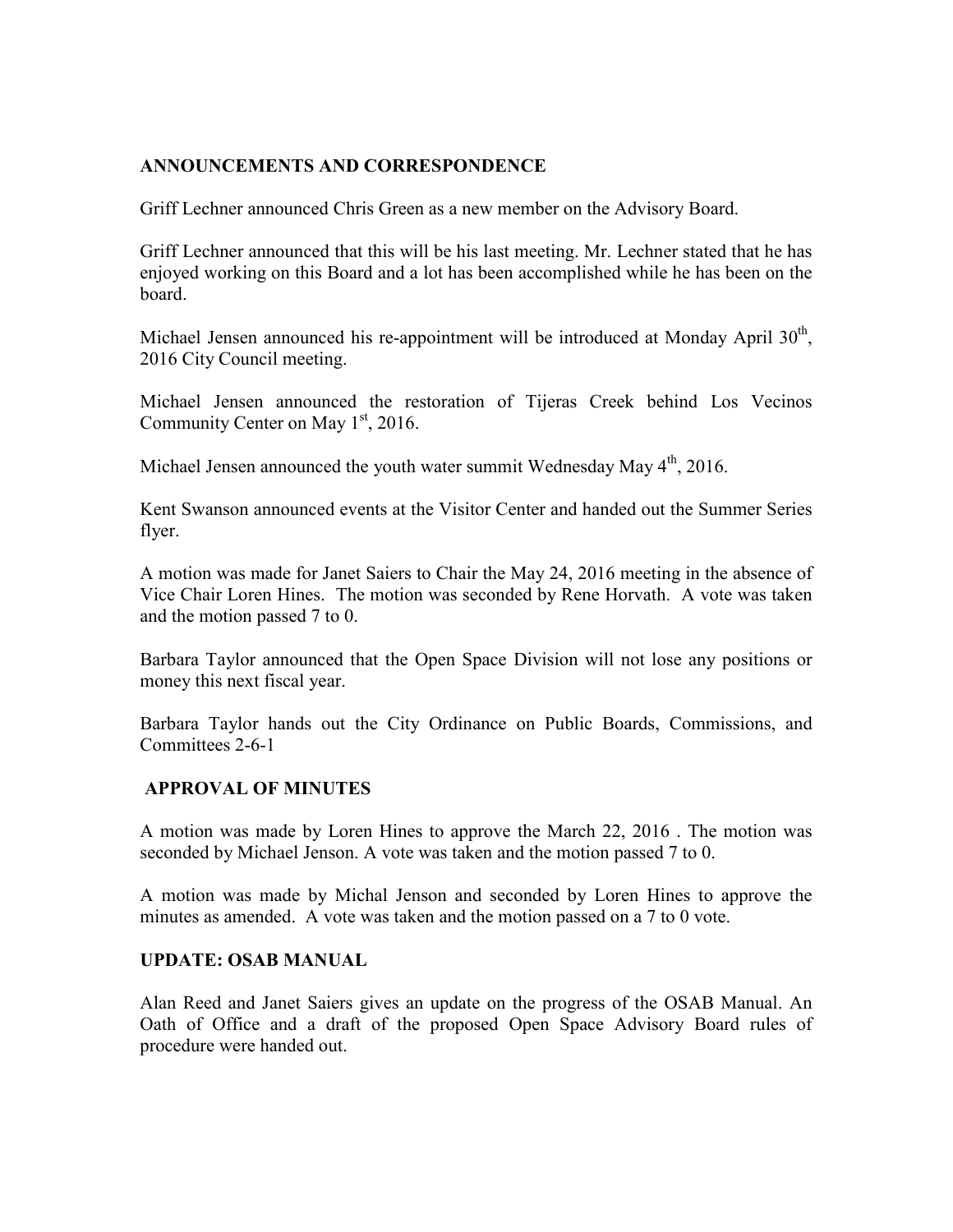Mr. Reed suggests that a special study session meeting of the entire Board be held to discuss the OSAB Manual.

## **LAND ACQUISTION PROCESS**

Alan Reed states that the Advisory Board would need a matrix that meets City Council requirements that will also be major bases for what Real Property follows.

Barbara Taylor states that she spoke with Councilman Benton regarding the matrix and stated that she would get this in writing.

# **PRESENTATION OF PROPOSED LAND EXCHANGE ALONG MIDDLE BRANCH OF BOCA NEGRA ARROYO**

A brief presentation was given to the Board from Mr. Kevin Patton, with Pulte Homes and Mr. Scott Schiabor with Scott Patrick Homes regarding a land exchange along the middle branch of Boca Negra arroyo.

Mr. Patton states that the total acreage dedicated to the City would be 14.6 acres.

After some discussion by the Board, it was determined that this item will be put on the May  $24<sup>th</sup>$ , 2016 agenda to be listed as an action item.

# **UPDATE; LETTER REQUESTING LAND AND WATER CONSERVATION FUNDS**

Janet Saiers states that the letter was written and sent to Councilor Benton to get the Mayor's signature.

# **UPDATE: ATRISCO SIPHON BRIDGE CROSSING**

James Lewis gives an update on the Atrisco Siphon Bridge Crossing. It has been determined to be an extraordinary facility and should be heard by the EPC.

A motion was made by Chris Green to approve the recommendations proposed today of the new position of the bridge as opposed to the previous position. The motion was seconded by Michael Jenson. A vote was taken and the motion failed on a 4 to 2 vote.

#### **UPDATE: REAL PROPERTY REPORT:**

## **1. PROPOSED FENCING ON PRIVATE LAND AT NORTHERN GEOLOGIC WINDOW.**

After some discussion by the board, A motion was made by Rene Horvath in favor for the National Park Service to fence the property at the North Geologic Window, the motion was seconded by Loren Hines and the motion passed on 6 to 0 vote.